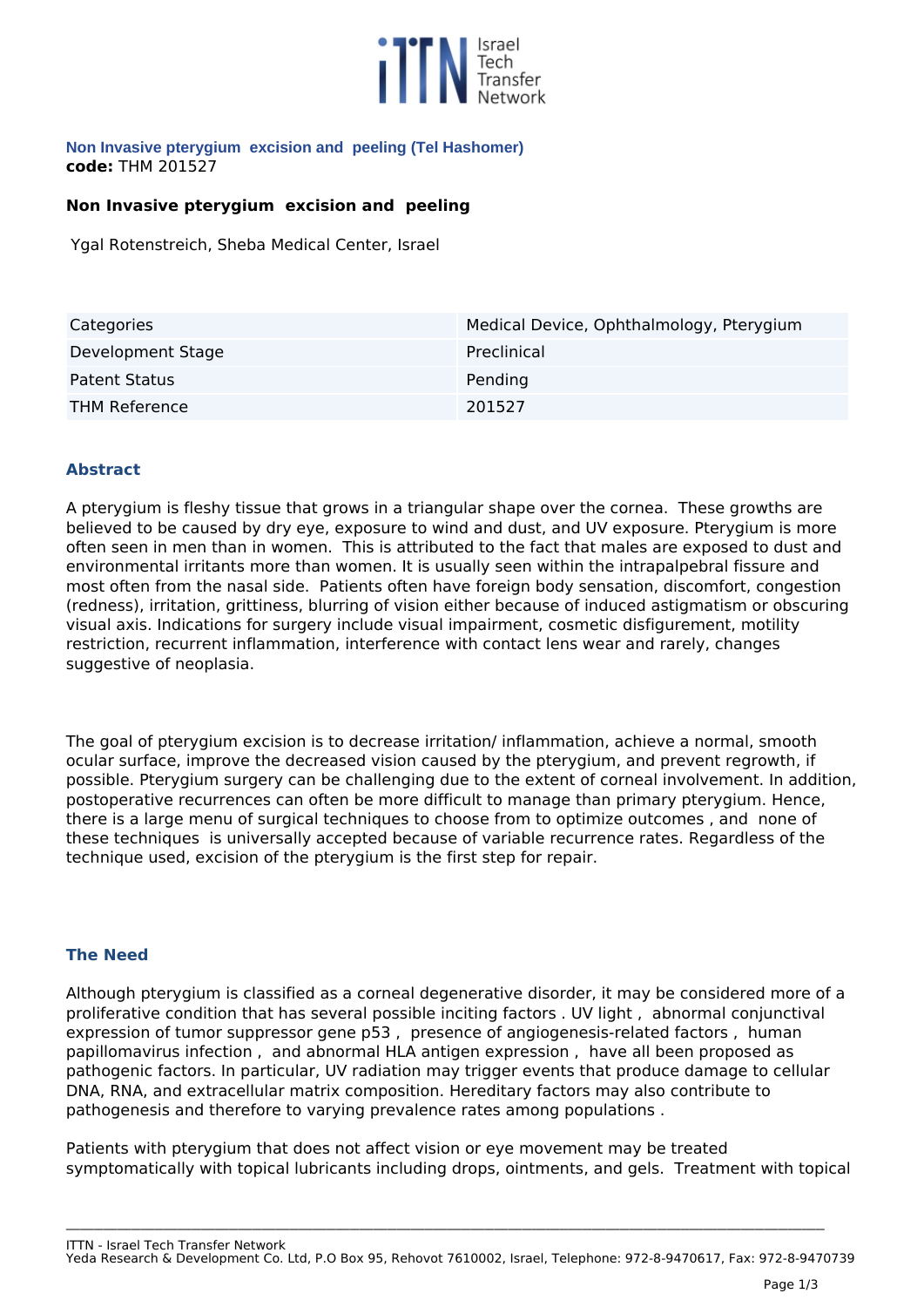

*decongestants, non-steroidal anti-inflammatory drugs (NSAIDs), and glucocorticoids may also be effective for symptomatic relief of pterygium.* 

*Surgery generally involves excision of pterygium, often with adjuvant medical and surgical treatments to help lower rates of recurrence. Limited data are available on surgical outcomes for pterygium, as there are few randomized trials with large numbers of patients and long-term follow-up. Excision usually corrects pterygium-induced astigmatism and visual impairment from a visual axis opacity . However, recurrence of pterygium is common.*

*Repeated excisions tend to lead to corneal scarring, irregular astigmatism, fibrotic restriction of extraocular movements leading to diplopia, and formation of symblepharon (adhesions of eyelid to ocular surface of globe). All of these can contribute to an abnormal appearance of the globe and can interfere with visual function.*

*Knife free removal of membrane is a critical unmet need to minimize post-operative complications that include ocular perforation, as well as possible retinal detachment or endophthalmitis that might occur as a result of inadvertent perforation of the globe.*

# **The Technology**

*The novel system will enable to separate and cleave membranes and tissues using three different modalities forces in the cleavage location*

- *1. Repeated desiccation*
- *2. Pushing and partial cutting*
- *3. Pulling*

*Our novel device, enables the excision of the membrane using a smart system for delivery surgical sponge (triangular, similar to Weck-cel) . Applying the sponges induces push forces and dryness of the corneal under the pterygium evolving in peeling of the pterygium from the cornea without the need of cleavage.*

*The sponges absorb local bleeding and the device can be used for other surgeries and indications: suction of absorption of liquids with or without suction, separating membranes, such as: Epiretinal membrane, corneal opacities any other fibrovascular membrane such as proliferative diabetic retinopathy PVR or any other tumor removal in the body needed to be removed by include delamination, and en-bloc dissection* 

*This system can include additional hook up push and pull forces instruments such as suction tube and forceps which will work together and simultaneously using only one hand -instrument. The excision of the membrane will be performed by surgical sharp sponge (triangular) which will induce push forces and dryness of the corneal under the pterygium evolving in peeling of the pterygium from the cornea without the need of cleavage* 

## **The Market**

*Pterygium has a worldwide distribution though it is considered more common in warm, dry climates with a reported prevalence as high as 22% in equatorial areas and less than 2% in latitudes above*

*40 degrees.*

*It is speculated to be associated with corneal and conjunctival microtrauma from exposure to*

**\_\_\_\_\_\_\_\_\_\_\_\_\_\_\_\_\_\_\_\_\_\_\_\_\_\_\_\_\_\_\_\_\_\_\_\_\_\_\_\_\_\_\_\_\_\_\_\_\_\_\_\_\_\_\_\_\_\_\_\_\_\_\_\_\_\_\_\_\_\_\_\_\_\_\_\_\_\_\_\_\_\_\_\_\_\_\_\_\_\_\_\_\_\_\_\_\_\_\_\_\_\_\_\_\_\_\_\_\_\_\_\_\_\_\_\_\_\_\_\_\_\_\_\_\_\_\_\_\_\_\_\_\_\_\_\_\_\_\_\_\_\_\_\_\_\_\_\_\_\_\_\_\_\_\_\_\_\_\_\_\_\_\_**

*ITTN - Israel Tech Transfer Network Yeda Research & Development Co. Ltd, P.O Box 95, Rehovot 7610002, Israel, Telephone: 972-8-9470617, Fax: 972-8-9470739*